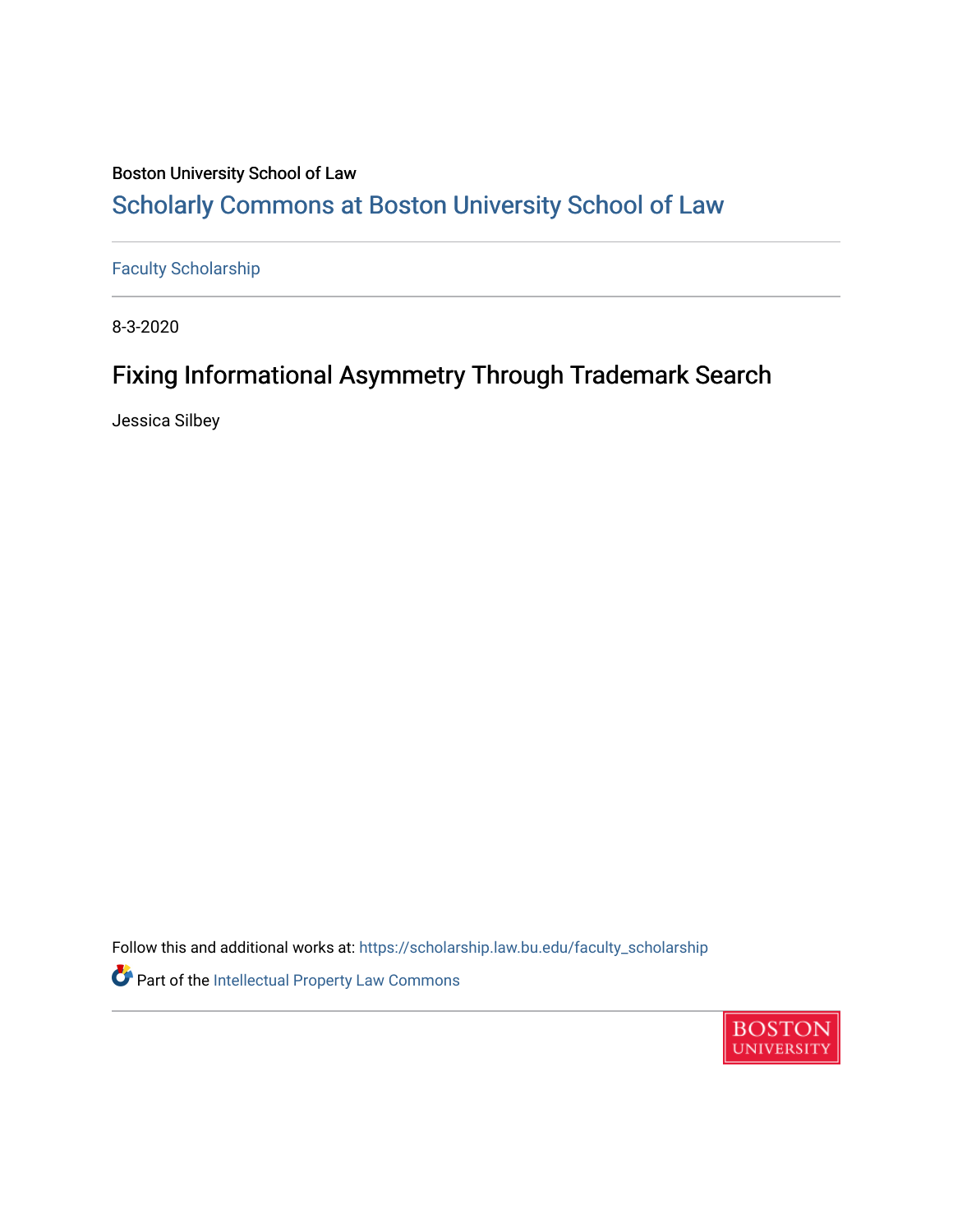## **Fixing Informational Asymmetry Through Trademark Search**

**Author :** Jessica Silbey

**Date :** August 3, 2020

Amanda Levendowski, Trademarks as Surveillance Transparency, 36 **Berkeley Tech. L. J.** \_\_ (forthcoming 2021), available at [SSRN.](https://papers.ssrn.com/sol3/papers.cfm?abstract_id=3544195)

I call this paper a "Levendowski special." It follows the signature format of much of Professor Levendowski's prior work which, as in the latest article, recruits a legal tool typically aimed at one set of problems for the purpose of cleverly addressing a different set of problems. Her past articles harnessed copyright law to "fix artificial intelligence's implicit bias" [\(2018\)](https://papers.ssrn.com/sol3/papers.cfm?abstract_id=3024938) and to "combat revenge porn." [\(2014\)](https://jipel.law.nyu.edu/wp-content/uploads/2015/05/NYU_JIPEL_Vol-3-No-2_6_Levendowski_RevengePorn.pdf). This paper draws on Professor Levendowski's expertise working in private practice as a trademark attorney to address the problem of surveillance technology opacity. It is a primer on how to investigate trademark filings for hard-to-access information about surveillance technologies.

Levendowski laments and hopes to provide a partial solution to the informational asymmetry between law enforcement and the public about surveillance technologies. Private companies create surveillance technology – doorbell cameras, facial recognition tools, license plate readers – which are frequently used by law enforcement and embedded in communities. Community members are often unaware of the networks of surveillance until years later. Professor Levendowski explains that journalists and regulators often have difficulty investigating or tracking these surveillance tools because of weak or misaligned disclosure regimes.

But trademark filings – a process that aims to promote information clarity for consumers and other trademark owners – require specific public disclosures about the terms of the use of the good or service. And these trademark filings, as the article's author demonstrates, reveal surprising and sometimes secret information about what surveillance technologies do, how they function, and sometimes who is financing them. These filings are usually made coincident with the product being used in commerce or sometimes before the product goes on the market. And so timely and rewarding disclosure of information is possible if an investigator knows how and where to look.

Trademark filings disclose several useful pieces of information about the surveillance technologies. For example, trademark filings declare when the product was first used in commerce (or when the trademark registrant intends that the product will be used in commerce). Trademark filings do this with a declared date of use in commerce and also a "specimen of use" filed with the proposed trademark. Sometimes this information, filed by a trademark attorney, unwittingly undermines the company's desire for secrecy about its technology. For investment and fundraising purposes, trademark filings are sometimes made before there is a public announcement of the product or before a demonstration of a technology's efficacy. This filing would thus show the technology works and is in service before the company has announced as much publicly. In her search of the trademark registration system and attached specimens proving commercial use, Professor Levendowski uncovered: surveillance technology that was subject to non-disclosure agreements; the identities of surveillance targets; and the specific terms of financial arrangements between a company and law enforcement.

Levendowski's paper has many such surprising disclosures—including what some who are familiar with trademark registration procedure would consider unforced errors. Trademark attorneys do not have to file specimens of use that disclose confidential contracts, financing arrangements, or client information. In fact, it is possible that once this paper circulates among the relevant readers, there may be fewer such revelations. Trademark attorneys can redact documents and choose more carefully how to demonstrate use in commerce. They could coordinate better with the company's other legal and corporate counsel to make sure the right hand knows what the left hand is doing. Does Professor Levendowski mean her article to be a tool that is so short-lived in utility?